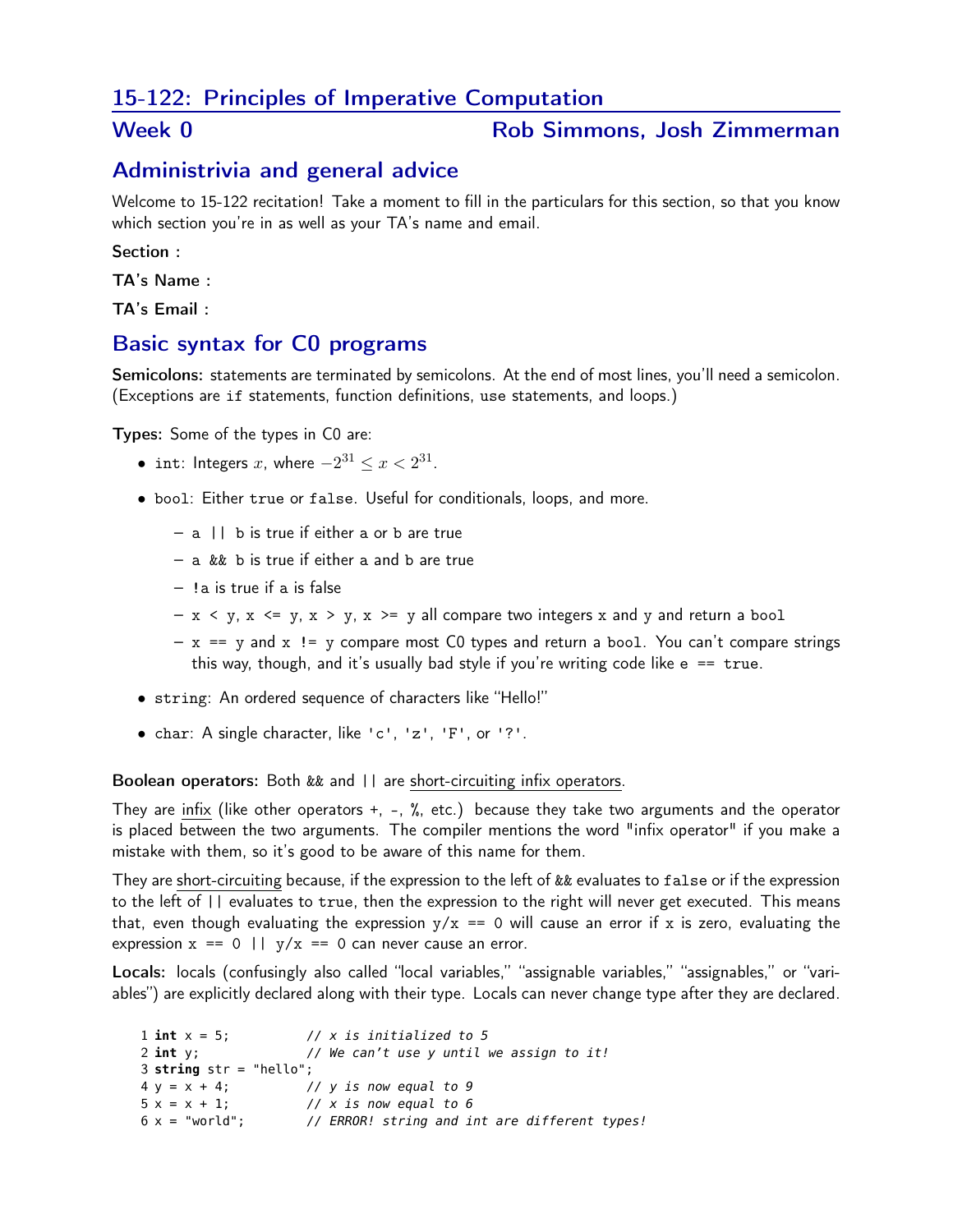Conditionals: These are one way we use bool values. Here's an example of if statements in C0:

```
1 if (condition) {
2 //do something if condition == true
3 }
4 else if (condition2) {
5 //do something if condition2 == true and condition == false
6 }
7 else {
8 //do something if condition == false and condition2 == false
9 }
```
Loops: There are two kinds of loops in C0— while loops and for loops.

- while loop : It takes a condition (something that evaluates to a Boolean). The loop executes until the condition is false.
- for loop : It takes three statements separated by semicolons. Execute the first statement once at the beginning of the loop, loop until the second statement (a condition) is false, and execute the third statement at the end of each iteration.

| while loop                                                                                             | for loop                                                                             |  |
|--------------------------------------------------------------------------------------------------------|--------------------------------------------------------------------------------------|--|
| 1 int $x = 0$ ;<br>2 while $(x < 5)$ {<br>$3$ printint(x);<br>$4$ print("\n");<br>-5<br>$X++$ :<br>6 } | 1 for (int $x = 0$ ; $x < 5$ ; $x++$ ) {<br>$print(x)$ ;<br>print("\n");<br>3<br>4 } |  |
|                                                                                                        |                                                                                      |  |

These two examples do the same thing. Here, the for loop is preferred but there are cases (like binary search in an array, which we'll discuss later this semester) where while loops are cleaner.

Function definition: This example defines a function called add that takes two ints as arguments and returns an int.

```
1 int add (int x, int y) {
2 return x + y;
3 }
```
Comments: use // to start a single line comment and /\* ...\*/ for multi-line comments. It's good style to have a \* at the beginning of each line in a multi-line comment.

Indentation and braces: Your code will still work if it's not indented well, but it's really bad style to indent poorly. Python's indentation rules are good and you should generally follow them in C0 too. C0 uses curly braces (i.e. { and }) to denote the starts and ends of blocks, as seen above. For single-line blocks it's possible to omit the curly braces, but that can make debugging very difficult if you later add in another line to the block of code. For that reason, we highly encourage you to always use braces, even for single-line statements.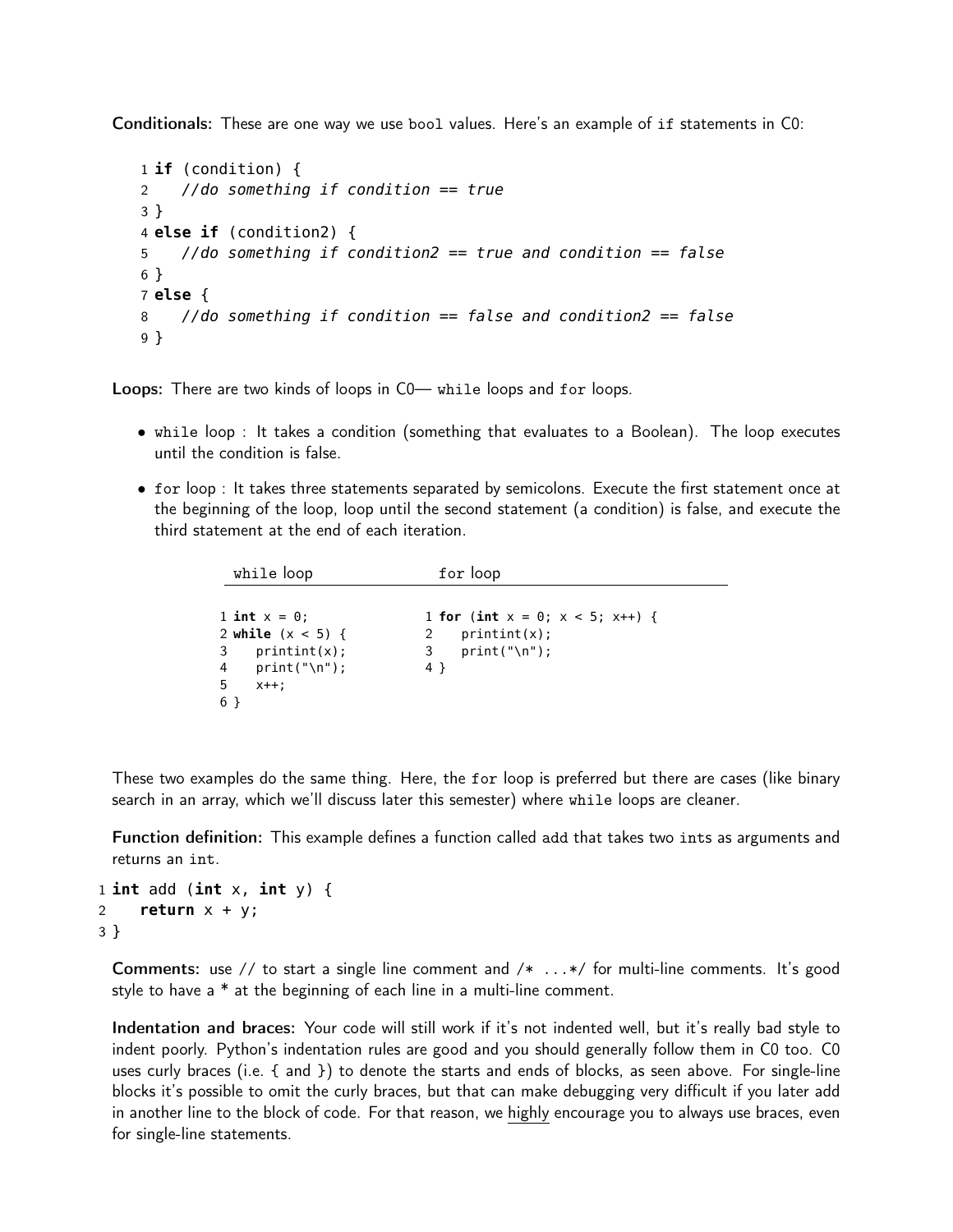| Very Bad                | Okay, but Risky    | Good                        |
|-------------------------|--------------------|-----------------------------|
| 1 if $(x == 4)$         | 1 if $(x == 4)$    | $1 \text{ if } (x == 4) \}$ |
| 2 println("x is $4$ "); | println("x is 4"); | println("x is 4");          |

# Checkpoint 0

Identify and correct the syntax errors in the following code to make it valid C0:

```
1 #use <conio>
\mathfrak{D}3 def fib(i):
4 if(i == \theta or i == 1){
5 return i;
6 }
7 return fib(i - 1) + fib(i - 2)8
9 int main():
10 for int i=0; i < 10; i++
11 printint(fib(i))
12 print(\n)13 return 0
```
# **Contracts**

There are 4 types of annotations in C0 (for convenience, we're using exp here to mean any Boolean expression):

| Annotation            | Checked                              |  |
|-----------------------|--------------------------------------|--|
| //@requires exp;      | before function execution            |  |
| //@ensures exp;       | before function returns              |  |
| //@loop_invariantexp; | before the loop condition is checked |  |
| //@assert exp;        | wherever you put it in the code      |  |

There are certain special variables and functions you have access to only in annotations. One of these is \result . It can be used only in //@ensures statements and it will give you the return value of the function. (There are other such variables/functions that we'll get to later in the semester.)

To help you develop an intuition about contracts, here are some explanations of the different kinds of annotations:

- //@requires : For checking
- //@ensures : For checking

Allow use of the special expression

•  $// **Qloop**$  invariant : We can only write these immediately after the beginning of a while loop or for loop.

When are these checked?

• //@assert : Assertion statements don't play the special role in reasoning that //@requires , // Censures, and // Cloop invariant statements do. They can be very helpful for debugging code and summarizing what you know, especially after a loop.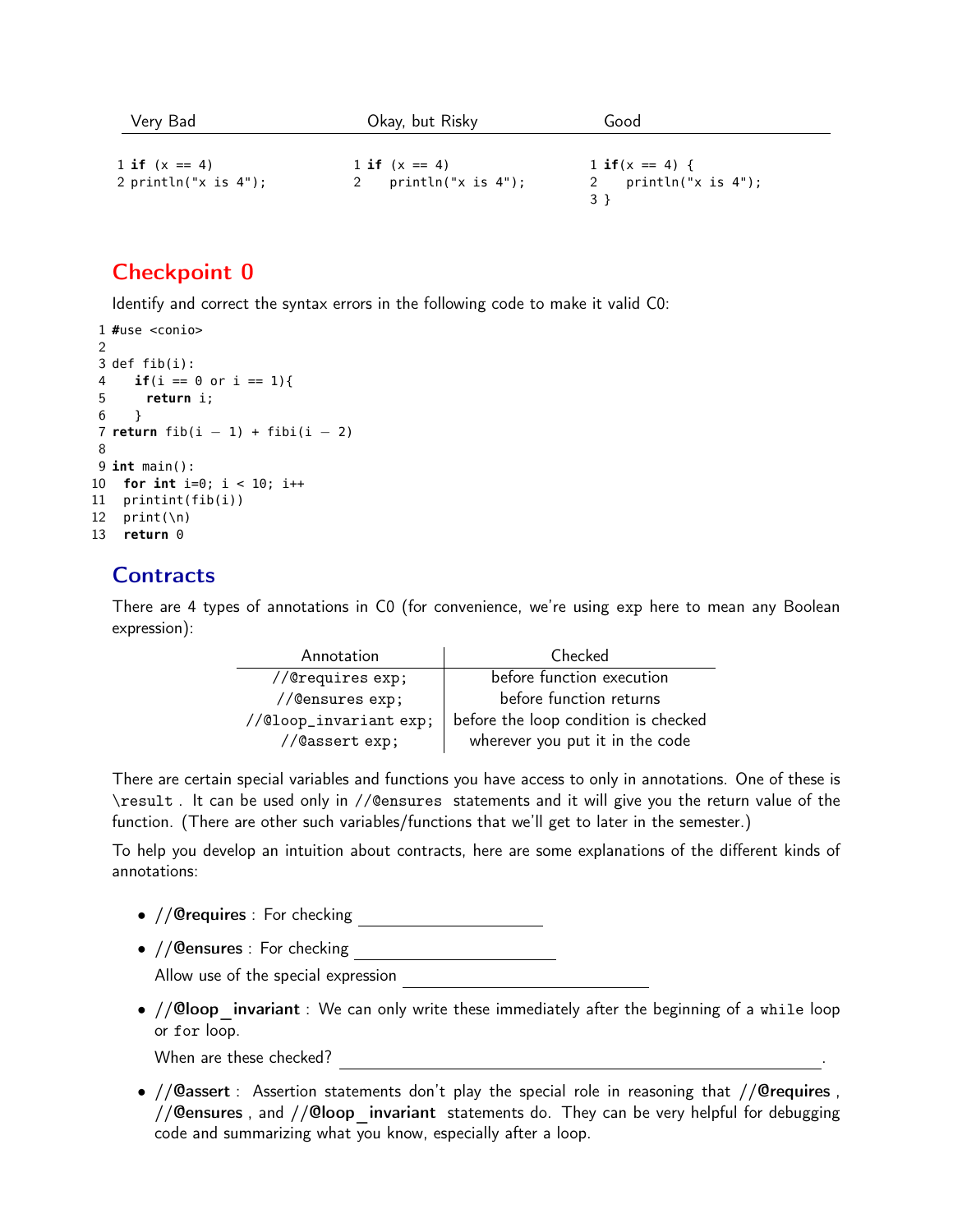# Checkpoint 1

What command would you compile with to enable contract checking in a file named fastpow.c0?

### Proving correctness of the mystery function

We use contracts to both test our code and to logically reason about code. With contracts, careful reasoning and good testing both help us to be confident that our code is correct.

Here's a different way of looking at the mystery function from lecture yesterday. Once we have loop invariants for the mystery function, we can view the whole thing as a control flow diagram:



The circle labeled  $1$  is a  $\qquad \qquad$  of the function, and the circles labeled  $2$  and  $3$  are . The circles labeled 4 and 5 just capture information we get from the result of the loop guard (or loop condition), but we might write 4 as an statement. To prove this function correct, we need to reason about the two pieces of code (pieces that this diagram hides in the two cloud-bubbles) to ensure that our contracts never fail:

- $\bullet$  When we reason about the upper code bubble, we assume that  $\rule{1em}{0.15mm}$  is true before the code runs and show that \_\_\_\_\_\_\_\_\_ and \_\_\_\_\_\_\_\_ are true afterwards.
- true before the code runs and show that  $\_\_\_\_\_$  and  $\_\_\_\_\_$  are true afterwards.  $\bullet$  When we reason about the lower code bubble, we assume  $\_\_\_\_\_\_\_\$ ,  $\_\_\_\_\_$  and  $\_\_\_\_\_\_$  are
- To reason that the returned value  $r$  is equal to  $x^y$ , we combine the information from circles and  $\frac{1}{\sqrt{1-\frac{1}{\sqrt{1-\frac{1}{\sqrt{1-\frac{1}{\sqrt{1-\frac{1}{\sqrt{1-\frac{1}{\sqrt{1-\frac{1}{\sqrt{1-\frac{1}{\sqrt{1-\frac{1}{\sqrt{1-\frac{1}{\sqrt{1-\frac{1}{\sqrt{1-\frac{1}{\sqrt{1-\frac{1}{\sqrt{1-\frac{1}{\sqrt{1-\frac{1}{\sqrt{1-\frac{1}{\sqrt{1-\frac{1}{\sqrt{1-\frac{1}{\sqrt{1-\frac{1}{\sqrt{1-\frac{1}{\sqrt{1-\frac{1}{\sqrt{1-\frac{1}{\sqrt{1-\frac{1}{\sqrt{1-\frac{1}{\sqrt{1$ this implies that  $r = x^y$ .

In addition, we have to reason about termination: every time the lower code bubble runs, the value  $e$ gets strictly smaller, because  $e/2 < e$  for every  $e > 0$ , and the loop invariant ensures e never becomes negative.